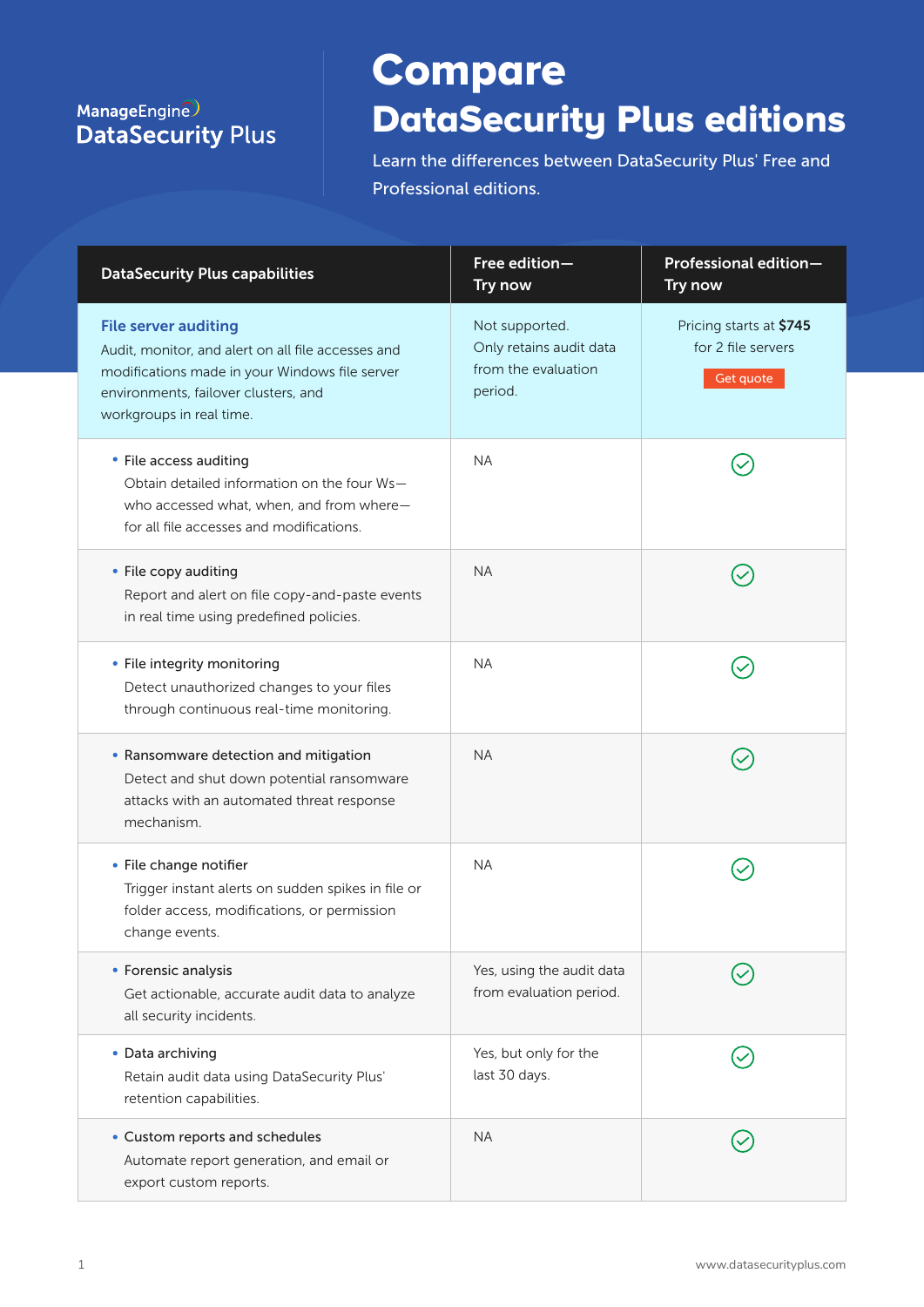| <b>Data leak prevention</b><br>Detect, disrupt, and respond to sensitive data leaks<br>via USB, email, printer, and more through security<br>monitoring.                                                                                                                                                                                                                                                                    | No of workstations<br>supported - 50 | Pricing starts at \$345<br>for 100 workstations<br>Get quote |
|-----------------------------------------------------------------------------------------------------------------------------------------------------------------------------------------------------------------------------------------------------------------------------------------------------------------------------------------------------------------------------------------------------------------------------|--------------------------------------|--------------------------------------------------------------|
| • Content-aware protection<br>Monitor, analyze, and report when sensitive<br>data (PII/ePHI) is being copied or transmitted<br>over any of the following:<br>Distributed machines: laptops, desktops.<br>Applications: Outlook.<br>Removable storage: USB, SD cards, camera.<br>Virtual desktops: Citrix, VMWare (provided the<br>OS installed is Windows 2003 or above).<br>Others: Print, clipboard, fax, network shares. |                                      |                                                              |
| • Automated incident remediation<br>Block, delete, and quarantine files with<br>predefined active remediations.                                                                                                                                                                                                                                                                                                             |                                      |                                                              |
| • Workstation auditing<br>Audit all file accesses and modifications across<br>your Windows endpoints in real time                                                                                                                                                                                                                                                                                                           |                                      |                                                              |
| • End-user education and awareness<br>Use on-screen pop-up messages to inform<br>and warn users about policy violations.                                                                                                                                                                                                                                                                                                    |                                      |                                                              |
| Real-time email alerts<br>Alert data owners or admins in the event<br>of policy violations.                                                                                                                                                                                                                                                                                                                                 |                                      |                                                              |
| • Real-time workstation security monitoring<br>Ensure the integrity of data stored on your<br>endpoints.                                                                                                                                                                                                                                                                                                                    |                                      |                                                              |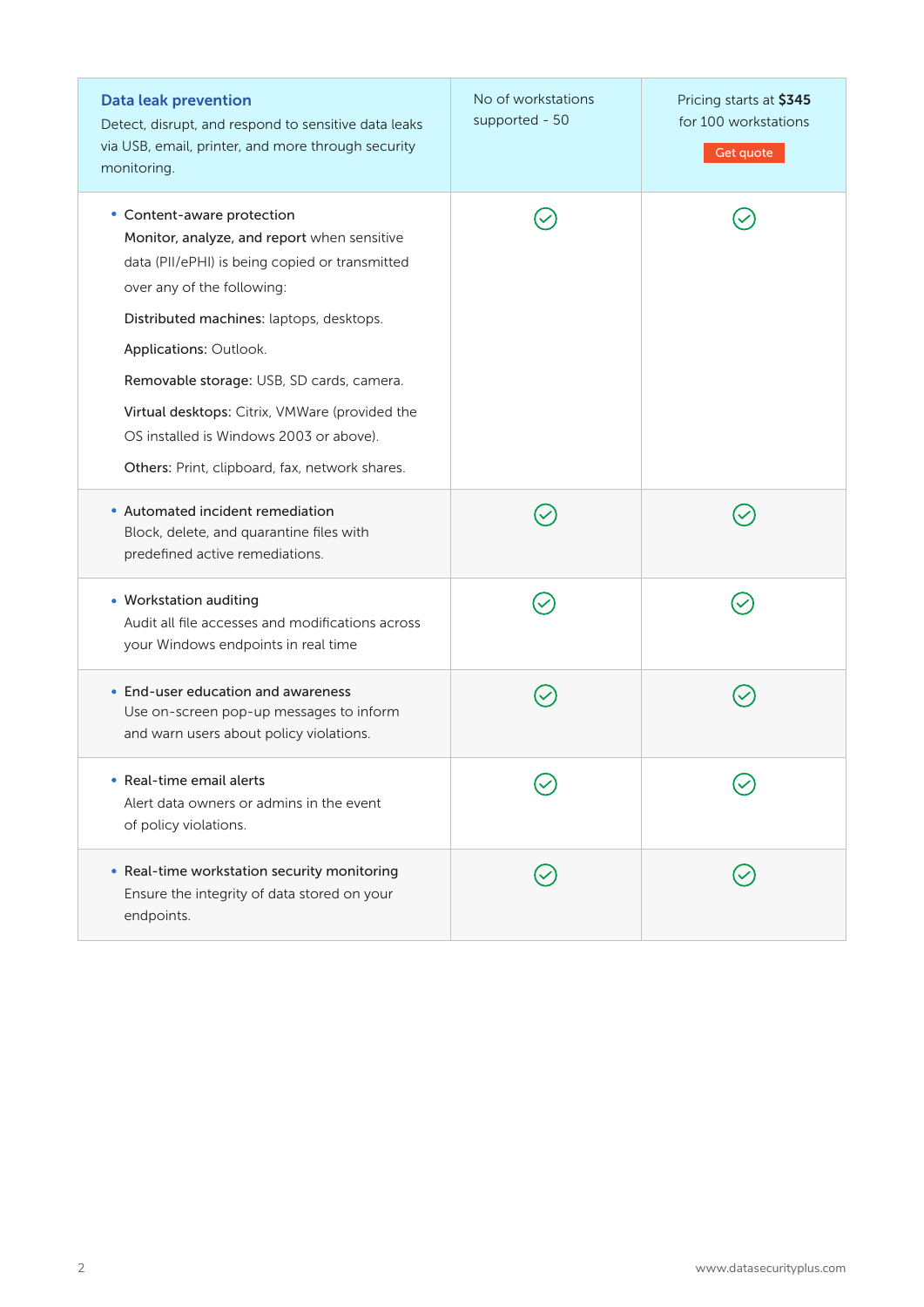| Data risk assessment<br>Perform content inspection and contextual<br>analysis to discover and classify files based on<br>their sensitivity and vulnerability.                        | Supported data<br>size - 100 GB | Pricing starts at \$395 for<br>2 TB of scanned data<br>Get quote |
|--------------------------------------------------------------------------------------------------------------------------------------------------------------------------------------|---------------------------------|------------------------------------------------------------------|
| • Data discovery<br>Find, analyze, and track sensitive personal data-<br>also known as PII/ePHI-stored in a file servers,<br>Failover clusters, and OneDrive environments.           |                                 |                                                                  |
| • Advanced content filtering<br>Detect high-risk data using specific keywords,<br>regular expressions, pattern algorithms, or a<br>combination of these to reduce false positives.   |                                 |                                                                  |
| • Risk-based data classification<br>Identify the most vulnerable data using both<br>content and context parameters.                                                                  |                                 |                                                                  |
| • Automated incident response<br>Remediate policy violations with options to<br>delete, quarantine, or block files.                                                                  |                                 |                                                                  |
| · Single, web-based console<br>Create and define your own policies and rules,<br>respond to incidents raised, report file events,<br>and more-all from a single console.             |                                 |                                                                  |
| • File tagging capabilities<br>Use both automated and manual file tagging<br>capabilities to classify files faster and reduce<br>the burden on the admin.                            |                                 |                                                                  |
| · Incremental file scan<br>Scan only new or modified files.                                                                                                                          |                                 |                                                                  |
| • File type recognition<br>Scan sensitive content from over 50 file types,<br>including email, text, compressed, and more.                                                           |                                 |                                                                  |
| • Compliance management<br>Use more than 10 predefined policies and<br>over 100 rule templates to help comply with<br>multiple mandates, including the GDPR, PCI,<br>HIPAA, and SOX. |                                 |                                                                  |